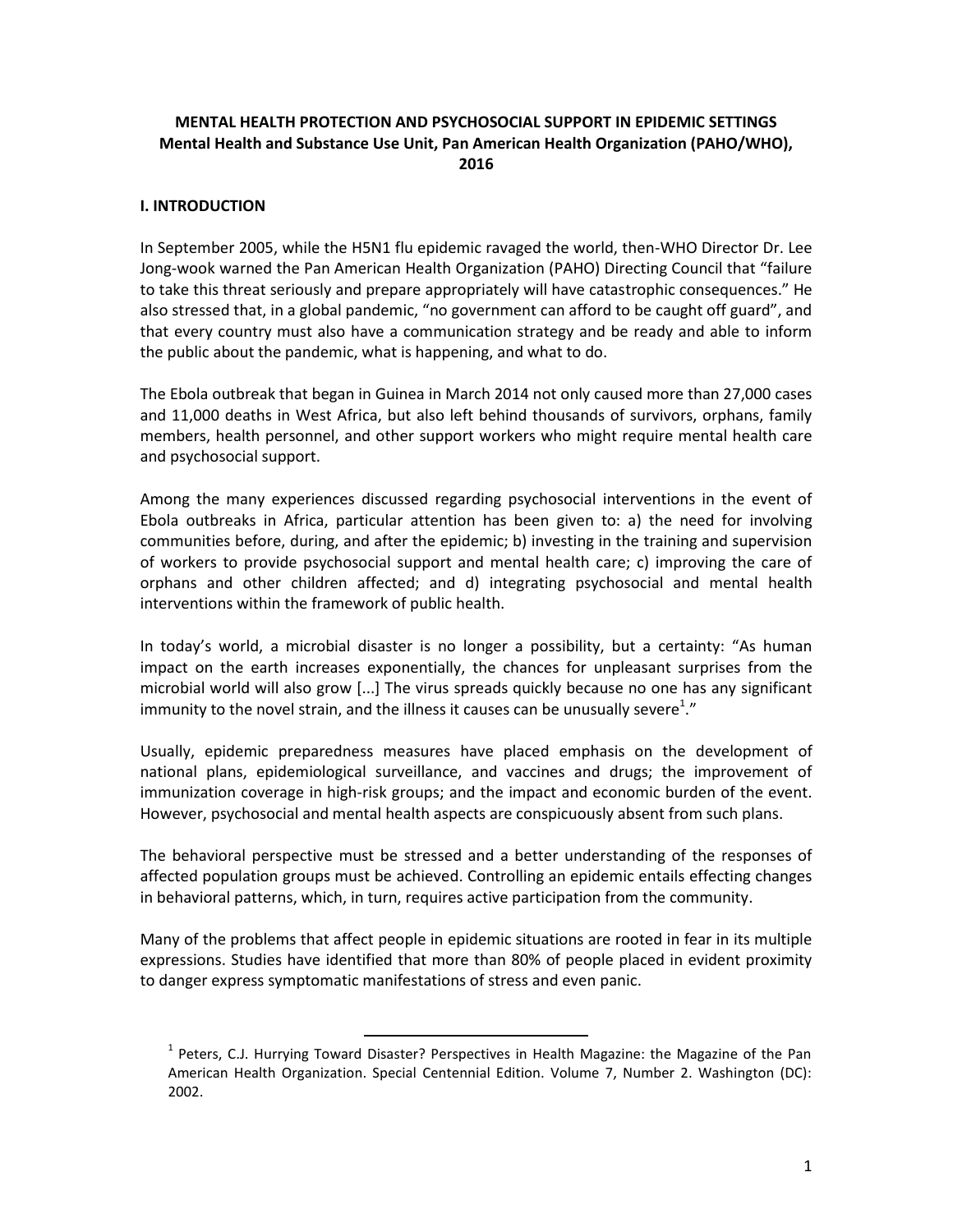In 2006, PAHO's Mental Health Unit prepared a technical document for the countries of the Region, designed to guide mental health interventions in epidemic situations. The document we now present is a new version that incorporates the experience obtained since then and contributions from the literature published in the intervening years.

Psychosocial and mental health care in epidemic situations is based on the same common principles that underpin actions in disasters and other humanitarian emergencies. Therefore, this document will only briefly cover aspects that can be found in detail in other publications (which we will cite); instead, we will address in detail some topics that are more specific and relevant to epidemics, such as psychological first aid, risk communication, management of complicated grief disorder, and management of corpses.

PAHO/WHO reiterates its commitment to supporting the countries of the Region in their preparations for a possible future pandemic emergency.

#### **II. PSYCHOSOCIAL IMPACT AND RISK**

Epidemics are highly impactful health emergencies, which threaten the lives of many people and can cause significant numbers of casualties and deaths; the situation is made worse by the fear of contagion. Usually, the safety and normal functioning of the community are threatened. Psychosocial impact can exceed the management capacity of the affected population; an increase in the incidence of mental disorders and emotional manifestations is expected, depending on the magnitude of the epidemic and the vulnerability of the population. However, as in other humanitarian emergencies, not all mental conditions that develop can be described as diseases; many will be normal reactions to an abnormal situation.

Psychosocial risk is defined as the likelihood that a traumatic event will exceed a specific level of damage in social and mental health terms. It is the product of the interaction between external conditions (threat) and internal ones (vulnerability). It is also linked to other risks (environmental, health-related, economic, etc.).

The external factor (threat caused by circulating pathogens) is the epidemic, which represents the potential occurrence of the disease in a large number of people. Vulnerability is the internal condition of a subject or group exposed to an epidemic threat, which corresponds to its intrinsic predisposition to sustain damage—e.g., from a biological standpoint, someone's immune status.

Psychosocial risk assessment introduces a third element: outrage, which it is the set of factors that make the population get annoyed, angry, or at least concerned. Experts often fail to pay due attention to what causes outrage in the population; people, on the other hand, often do not understand or do not agree with the information and assessments provided by authorities and experts. As a result, it is not surprising that perceptions and assessments of risk change from one group to another. Numerous outrage-related factors have been defined in the perception of risk. A proper approach to mental health problems entails understanding how risk is perceived by the population and which factors cause anger and outrage.

Differences in vulnerability among different population groups, especially those related to gender, age, and socioeconomic level, must be recognized. The mental health impact of an epidemic is usually more severe in populations who have precarious living conditions, few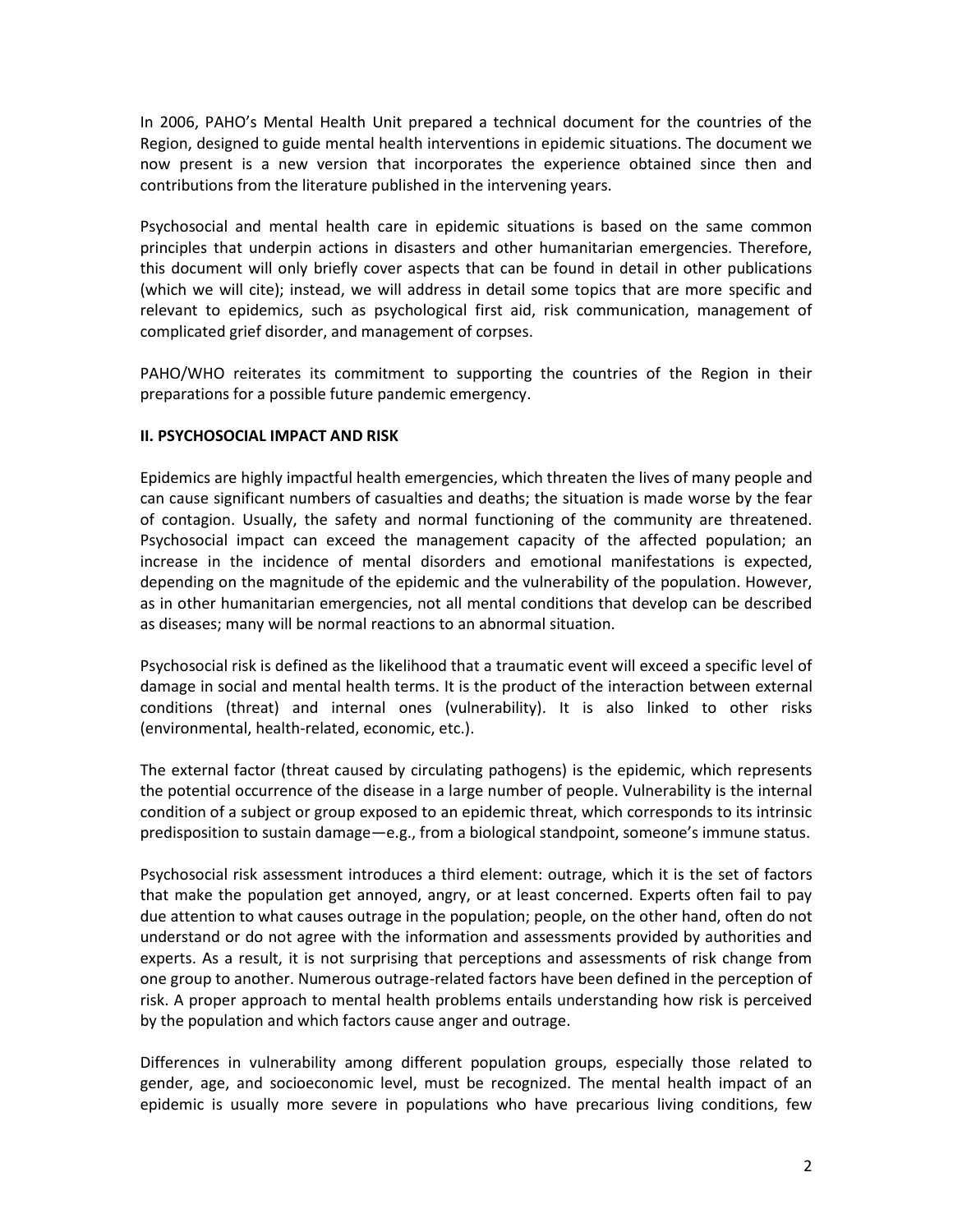resources, and limited access to social and health services. There are also risks of occupational origin, such as among emergency responders (including morgue workers). Generally, the most vulnerable groups are those which sustain the greatest losses and find it most difficult to rebuild their lives and social support networks after an epidemic.

Losses experienced can have different effects on different population groups. For example, men's emotional response may involve excess alcohol intake or violent behaviors. Women tend to communicate with one another, as well as seek support and understanding for themselves and their families. Older persons may be vulnerable as a result of chronic and disabling diseases, nutritional deficits, and lack of family and social support; usually, they are less physically fit to face an epidemic. Children have a limited understanding of what is happening and limited ability to communicate how they feel. The setting created by an epidemic affects all aspects of child development (physical, mental, and social).

### **III. PLANNING FOR PSYCHOSOCIAL SUPPORT AND MENTAL HEALTH CARE**

Mental health plans for emergency systems cannot be limited to expanding and enhancing the specialized services that are offered directly to those affected; their scope must encompass a much broader area of expertise, including humanitarian aid, counseling for the population and at-risk groups, and risk communication. It has also been recognized that, after large catastrophes, including epidemics, survivors will need prolonged mental health care when facing the task of rebuilding their lives.

From the standpoint of care, it is important to recognize and distinguish three phases (before, during, and after) and four groups of people:

- Patients:
- Those who contracted the disease and survived;
- Those who have not contracted the disease, but may become infected, and have experienced significant losses (infected or deceased relatives, friends, or neighbors); and
- Members of the emergency response teams.

The table below describes the main psychosocial manifestations in an epidemic, broken down by phases and corresponding actions.

| Phases/psychosocial manifestations in the      | <b>Mental health actions</b>                 |
|------------------------------------------------|----------------------------------------------|
| population                                     |                                              |
| Before:                                        | - Communicate risk to the population, with   |
| - Sense of inevitability, with a high level of | emphasis on vulnerable groups. Build         |
| tension in the population.                     | awareness and information on the subject.    |
| - Over- or underestimation (denial) of the     | - Train teams and responders in basic        |
| possible epidemic.                             | Psychological First Aid techniques.          |
| - Maximization of preexisting characteristics  | - Locate personnel trained in mental health. |
| (positive and negative).                       | - Train mental health teams and PHC workers  |
| - Anxiety, tension, insecurity, obsessive      | on the subject.                              |
| attention to the symptoms of the disease.      | - Establish psychosocial support and         |
|                                                | counseling groups.                           |
|                                                | - Detect psychosocial risk factors.          |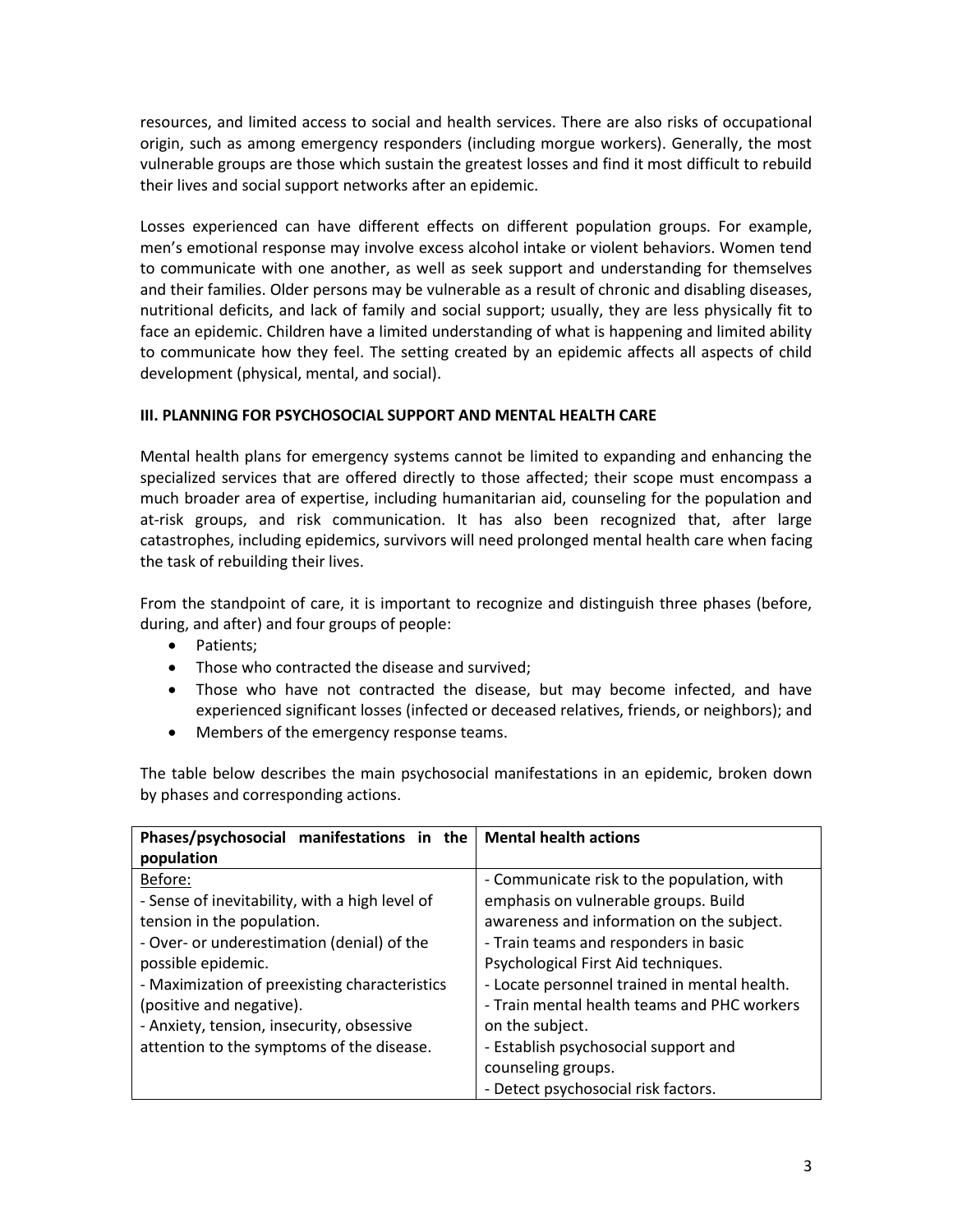| During:<br>- Feelings of fear, abandonment, and<br>vulnerability.<br>- Need to survive.<br>- Loss of initiative.<br>- Spontaneous leadership arises (may be<br>positive or negative).<br>- Emergence of behaviors that can alternate<br>between: heroic or cruel; violent or passive;<br>selfless or selfish.<br>- Adaptation to changes in the usual patterns<br>of life: restricted movement, wearing masks,<br>reduction in direct physical contact, temporary<br>closure of schools, etc.<br>- Anxiety, depression, grief, peri-traumatic<br>stress, emotional breakdowns, panic attacks,<br>mass agitation, decompensation of preexisting<br>mental disorders, somatic disorders of<br>psychological origin. | - Should preventive measures be imposed in<br>an authoritarian manner if needed?<br>- Encourage collective spirit and support<br>community participation.<br>- Organize mental health services for an<br>adequate emergency response, especially the<br>formation of mobile teams, crisis intervention<br>units, and liaison services in general hospitals.<br>- Interinstitutional coordination. Establishment<br>of working networks.<br>- Rapid evaluation of the psychosocial needs of<br>the population in the specific setting in which<br>the epidemic is occurring.<br>- Support the core actions of early detection,<br>reporting, care, and containment.<br>- Mass communication. Information and<br>guidance on: what is happening, what is being<br>done, and what the people should do. Convey<br>messages of: organization, security, authority,<br>morale, calm, support, courage.<br>- Continue in situ training during the<br>emergency.<br>- Provide psychosocial care and support<br>(individual and group-based) for affected<br>people, families, and communities.<br>- Foster self-help and mutual aid mechanisms,<br>including support groups and peer support.<br>Recovery of initiative and improvement of self-<br>esteem.<br>- Contribute to containment of social unrest.<br>- Psychological first aid by non-specialized<br>personnel (health and humanitarian aid<br>workers), especially to grieving families.<br>- Psychiatric care for people with established |
|-------------------------------------------------------------------------------------------------------------------------------------------------------------------------------------------------------------------------------------------------------------------------------------------------------------------------------------------------------------------------------------------------------------------------------------------------------------------------------------------------------------------------------------------------------------------------------------------------------------------------------------------------------------------------------------------------------------------|-------------------------------------------------------------------------------------------------------------------------------------------------------------------------------------------------------------------------------------------------------------------------------------------------------------------------------------------------------------------------------------------------------------------------------------------------------------------------------------------------------------------------------------------------------------------------------------------------------------------------------------------------------------------------------------------------------------------------------------------------------------------------------------------------------------------------------------------------------------------------------------------------------------------------------------------------------------------------------------------------------------------------------------------------------------------------------------------------------------------------------------------------------------------------------------------------------------------------------------------------------------------------------------------------------------------------------------------------------------------------------------------------------------------------------------------------------------------------------------------------|
|                                                                                                                                                                                                                                                                                                                                                                                                                                                                                                                                                                                                                                                                                                                   | mental disorders.<br>- Specialized services for pandemic settings:<br>mobile groups to work in the community and<br>PHC, crisis intervention units at selected<br>locations (morgues, large hospitals, etc.), and<br>liaison services in general hospitals.                                                                                                                                                                                                                                                                                                                                                                                                                                                                                                                                                                                                                                                                                                                                                                                                                                                                                                                                                                                                                                                                                                                                                                                                                                     |
| Aftermath (epidemic under control):                                                                                                                                                                                                                                                                                                                                                                                                                                                                                                                                                                                                                                                                               | Maintain a robust mass communication                                                                                                                                                                                                                                                                                                                                                                                                                                                                                                                                                                                                                                                                                                                                                                                                                                                                                                                                                                                                                                                                                                                                                                                                                                                                                                                                                                                                                                                            |
| - Fear of a new epidemic.                                                                                                                                                                                                                                                                                                                                                                                                                                                                                                                                                                                                                                                                                         | strategy to facilitate recovery.                                                                                                                                                                                                                                                                                                                                                                                                                                                                                                                                                                                                                                                                                                                                                                                                                                                                                                                                                                                                                                                                                                                                                                                                                                                                                                                                                                                                                                                                |
| - Violence and protests against authorities and                                                                                                                                                                                                                                                                                                                                                                                                                                                                                                                                                                                                                                                                   | Continuing in-service training of teams                                                                                                                                                                                                                                                                                                                                                                                                                                                                                                                                                                                                                                                                                                                                                                                                                                                                                                                                                                                                                                                                                                                                                                                                                                                                                                                                                                                                                                                         |
| institutions. Seditious and/or criminal acts.                                                                                                                                                                                                                                                                                                                                                                                                                                                                                                                                                                                                                                                                     | working on recovery.                                                                                                                                                                                                                                                                                                                                                                                                                                                                                                                                                                                                                                                                                                                                                                                                                                                                                                                                                                                                                                                                                                                                                                                                                                                                                                                                                                                                                                                                            |
| - Social and mental health consequences:                                                                                                                                                                                                                                                                                                                                                                                                                                                                                                                                                                                                                                                                          | Implement individual and group-based                                                                                                                                                                                                                                                                                                                                                                                                                                                                                                                                                                                                                                                                                                                                                                                                                                                                                                                                                                                                                                                                                                                                                                                                                                                                                                                                                                                                                                                            |
| depression, pathological grief, post-traumatic                                                                                                                                                                                                                                                                                                                                                                                                                                                                                                                                                                                                                                                                    | mental health care for affected persons,                                                                                                                                                                                                                                                                                                                                                                                                                                                                                                                                                                                                                                                                                                                                                                                                                                                                                                                                                                                                                                                                                                                                                                                                                                                                                                                                                                                                                                                        |
| stress, alcohol and drug abuse, violence.                                                                                                                                                                                                                                                                                                                                                                                                                                                                                                                                                                                                                                                                         | families, and communities, as part of a                                                                                                                                                                                                                                                                                                                                                                                                                                                                                                                                                                                                                                                                                                                                                                                                                                                                                                                                                                                                                                                                                                                                                                                                                                                                                                                                                                                                                                                         |
|                                                                                                                                                                                                                                                                                                                                                                                                                                                                                                                                                                                                                                                                                                                   |                                                                                                                                                                                                                                                                                                                                                                                                                                                                                                                                                                                                                                                                                                                                                                                                                                                                                                                                                                                                                                                                                                                                                                                                                                                                                                                                                                                                                                                                                                 |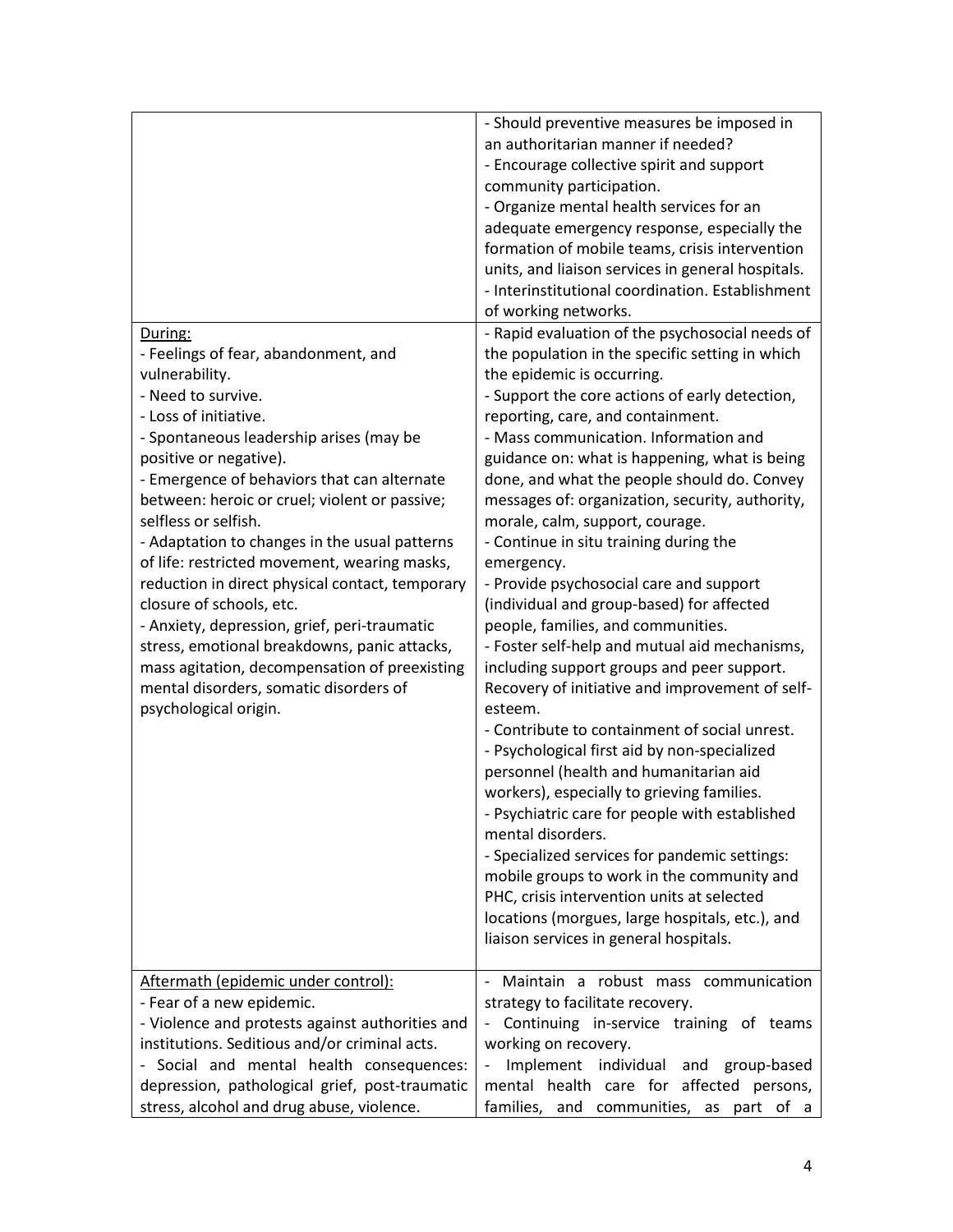| - A slow, progressive recovery process begins. | medium-term psychosocial recovery plan (6     |
|------------------------------------------------|-----------------------------------------------|
|                                                | months at least).                             |
|                                                | - Provide mental health care to those who     |
|                                                | helped (responders and teams).                |
|                                                | Rehabilitation means moving on<br>and         |
|                                                | restoring hope. New life projects should be   |
|                                                | fostered and encouraged.                      |
|                                                | - Consolidate interinstitutional coordination |
|                                                | and the community organization.               |
|                                                | - Discuss experiences and lessons learned.    |
|                                                |                                               |

General principles for planning and implementing psychosocial support in epidemic settings:

- Rapid evaluation of psychosocial needs, to inform actions in the initial phase.
- Psychosocial intervention should be early, rapid, and efficient.
- Working methods should be agile, simple, concrete, flexible, and adapted to the ethnic and cultural characteristics of the affected population.
- Care should not be regarded only as a demand for psychiatric clinical care.
- Create safe environments, promote community living, and help families reunite.
- Active adaptation, which involves resuming the daily activities of the community, including work for adults and school activities for children.
- Create opportunities for mutual support in the community.
- Listen to the demands of people in their own social or informal spaces rather than waiting for people to present to the health services.
- Emotional support should be integrated in the daily activities of organized groups within the community.
- Emotional support for grieving people should consider culturally accepted funeral rites.
- Forge partnerships and achieve involvement of the various social stakeholders.
- Actions should be sustainable in the mid- and long-term actions, and strengthening of existing services should be sought as a result of these actions.

#### **IV. PSYCHOSOCIAL SUPPORT AND PSYCHOLOGICAL FIRST AID**

Initially, it will be necessary to use brief and effective interventions for those who are not sick, but are experiencing significant emotional reactions; response teams, health workers, and humanitarian aid workers should be trained in basic psychological first aid (PFA) techniques. It is also especially important to have mental health care services with crisis intervention capabilities at the main health centers where patients are being treated and to create provisions for the care of family members and chaperones.

WHO has published guidance on *Psychological first aid during Ebola virus disease outbreaks*, designed for people who can help others who are experiencing an extremely distressing event. This guidance is adapted from a previous publication, *Psychological first aid: Guide for field workers* (WHO, War Trauma Foundation, World Vision International, 2011), which has been modified specifically with a better response to the challenges of Ebola virus disease outbreaks in mind. Ebola poses specific problems for affected people (such as stigmatization, isolation, fear,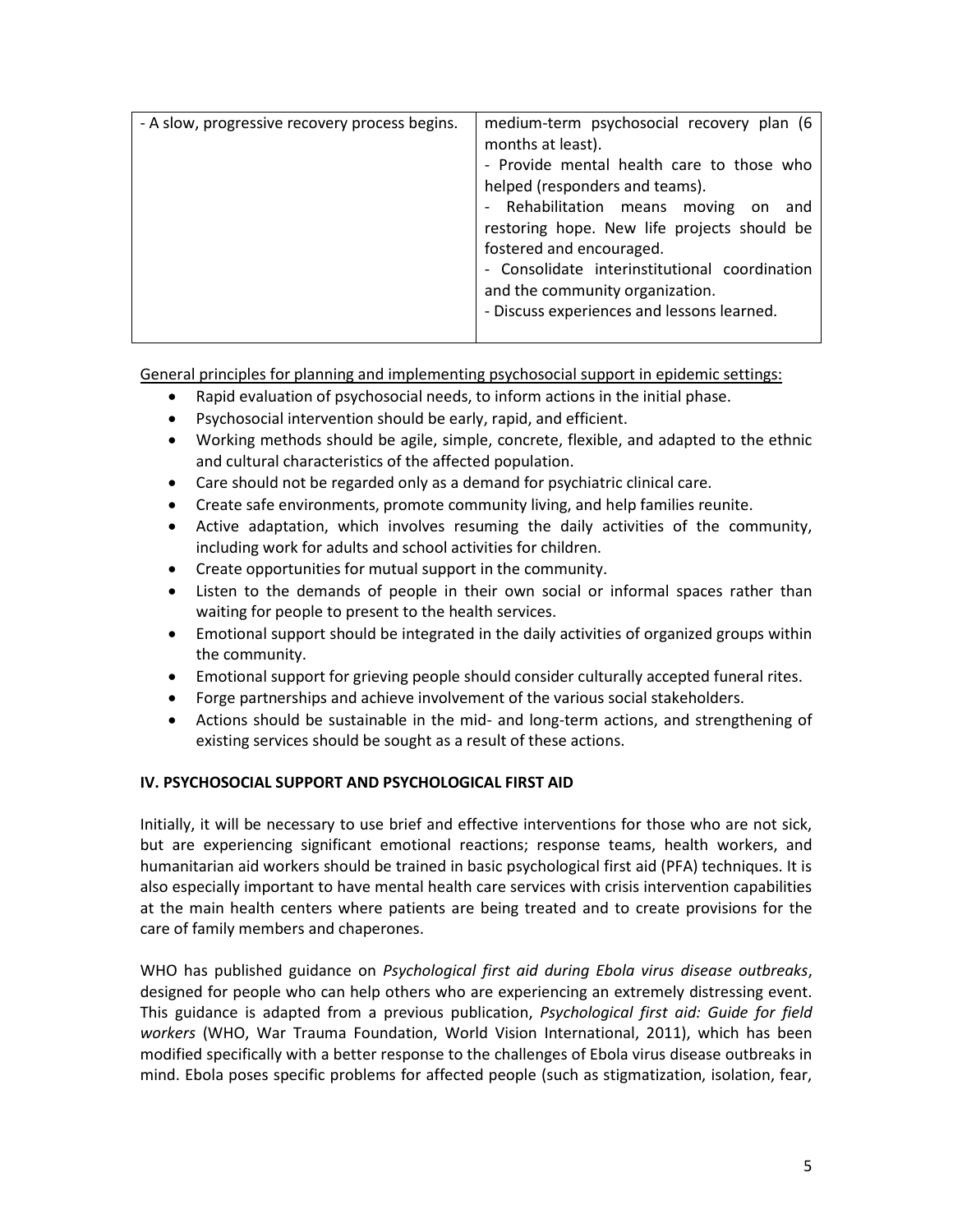and abandonment), as well as for their caregivers and for service providers (such as safety measures and access to up-to-date information).

Psychological first aid has been recommended by several expert groups, including the Inter-Agency Standing Committee on mental health and psychosocial support in humanitarian emergencies and catastrophes and the Sphere Project. In 2009, a WHO working group evaluated the available evidence on psychological first aid and psychological debriefing, concluding that the former, rather than the latter, should be offered to people after a recent and severe exposure to a traumatic event.

Backed by many international organizations, the psychological first aid field guide reflects current scientific evidence and international consensus on how to support people immediately after highly stressful events.

#### **Psychological first aid**

Psychological first aid (PFA) describes a humane, supportive response to a person who is suffering and may need support. Providing PFA responsibly means: 1) Respecting people's safety, dignity and rights. 2) Adapting what you do to take into account the person's culture. 3) Being aware of other emergency response measures. 4) Looking after yourself.

During an Ebola virus disease outbreak, PFA providers should: a) ensure people know their rights (such as the right to treatment) as well as their responsibilities in the Ebola disease outbreak (such as following the guidance of local health authorities); and b) look after their own physical and mental well-being. Helpers may also be affected by the Ebola outbreak or have family, friends, and colleagues who are affected.

PFA providers should be prepared to:

- Learn about Ebola virus disease.
- Learn about available services and supports.
- Learn safety rules.
- Know their limits and get help when necessary from others who can provide more skilled mental health care or specialized medical care.

#### Basic principles of PFA: Look, Listen, and Link.

Look:

- Check for safety.
- Check for people with urgent basic needs and attend to them first.
- Check for people with serious distress reactions.

Listen:

- Approach people who may need support.
- Ask about people's needs and concerns.
- Listen to people and help them feel calm.
- Even if you must communicate from a distance because of safety precautions, you can still give the person your full attention and show that you are listening with care.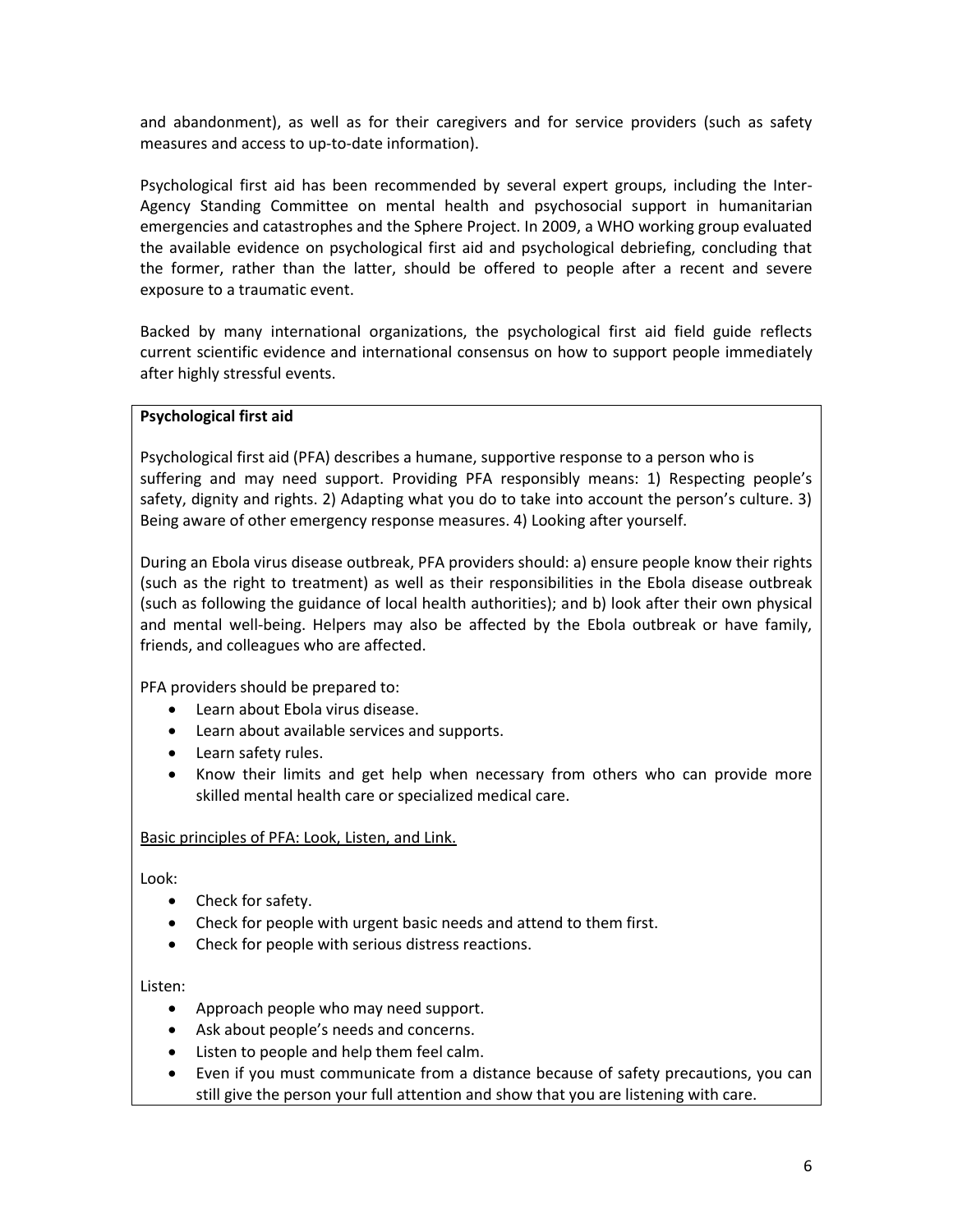# Link:

- Help people address basic needs and facilitate access to services.
- Help people cope with problems.
- Give information.
- Connect people with their loved ones and with social support networks.

Ethical "do's and don'ts" are offered as guidance to avoid causing further harm to the person receiving PFA, to provide the best care possible, and to act only in their best interests.

## Do's:

- Be honest and trustworthy.
- Respect people's right to make their own well- informed decisions.
- Be aware of and set aside your own biases and prejudices.
- Make it clear to people that even if they refuse help now, they can still access help in the future.
- Respect privacy and keep personal details of the person's story confidential.
- Behave appropriately by considering the person's culture, age and gender.

## Don'ts:

- Don't exploit your relationship as a helper.
- Don't ask the person for any money or favor for helping them.
- Don't make false promises or give false information.
- Don't exaggerate your skills.
- Don't force help onto people, and don't be intrusive or pushy.
- Don't pressure people to tell you their story.
- Don't share personal details of the person's story with others.
- Don't judge the person for their actions or feelings.

Source: Adapted from *Psychological first aid during Ebola virus disease outbreaks* (WHO, 2014)

Some psychosocial support recommendations for survivors of an epidemic and those who have suffered significant losses include:

- Don't medicalize care or treat people as mentally ill.
- Support and show concern for the people's health condition and recovery process.
- Make sure their basic needs are covered.
- Ensure privacy and confidentiality in communication.
- Helpers who provide psychological care should develop a sense of responsible, careful, and patient listening. They also should explore their own attitudes and concerns toward the disease and should not impose their vision on those they are helping.
- People need to think about what happened and on how to face the future. Guidance should be very practical: provide as much information as possible and contribute to channeling problems.
- Facilitate a return to everyday life as soon as possible.
- Avoid intrusions from the press or other groups.
- Spiritual or religious support is usually a valuable instrument.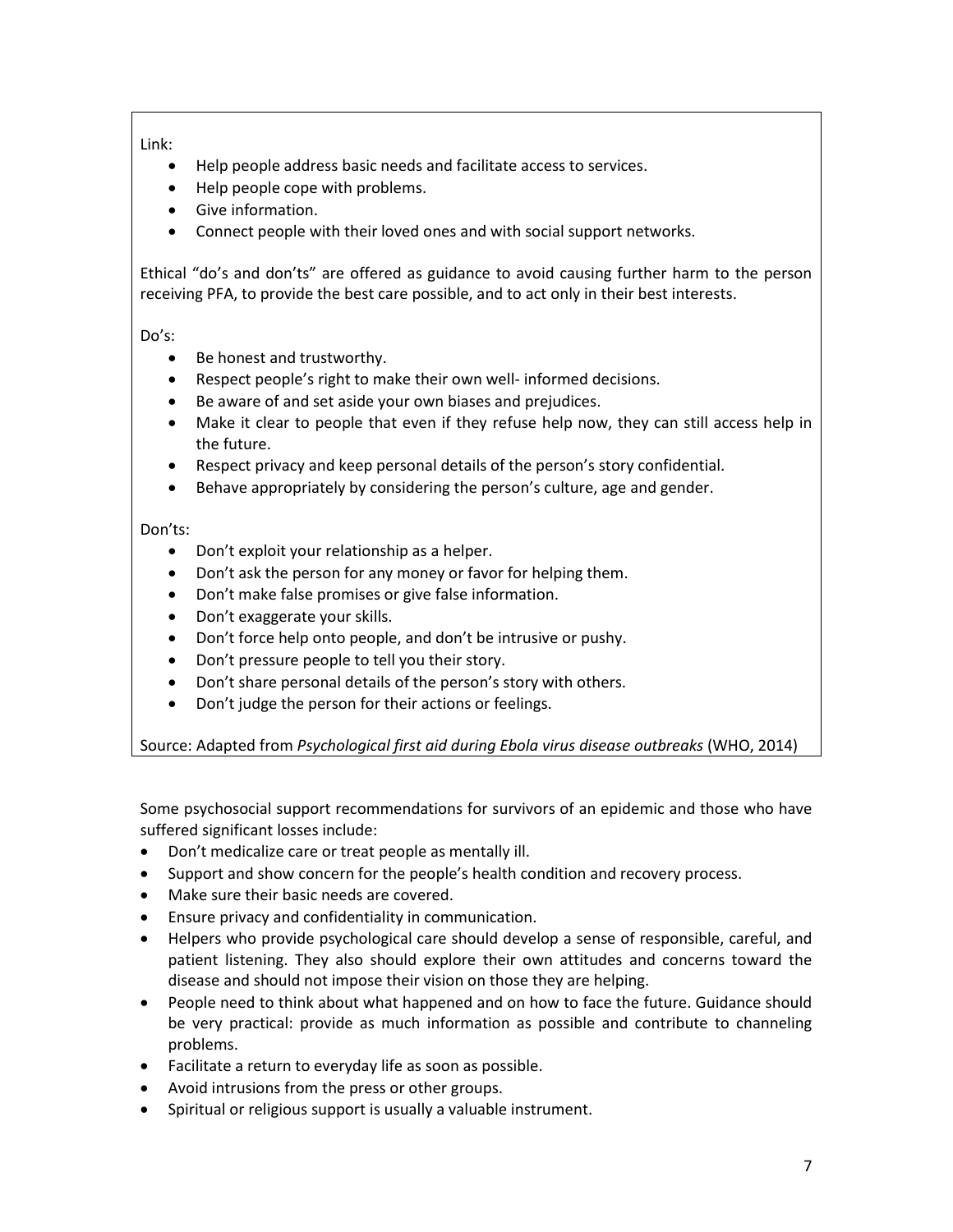Special recommendations for surviving children:

- View school, community, and family as essential therapeutic spaces.
- Teachers, community workers, women's groups, and youth groups become agents for working with children and adolescents.
- Strengthen training, care, and motivation among personnel who work with children.
- Group-based play techniques and recreational activities are essential for children's psychosocial recovery.
- Facilitate a return to normal life, including school attendance, as soon as possible.
- Take advantage of traditions and customs as they apply to care of affected children.

#### **V. CARING FOR PEOPLE WITH MENTAL DISORDERS**

A crisis is defined as a situation precipitated by an external life event that surpasses someone's emotional capacity to respond. In other words, the person's coping mechanisms turn out to be insufficient; this is followed by a psychological imbalance and failure to adapt.

Certain feelings and reactions are common in response to a highly emotionally significant situation, such as the serious illness and/or death of a loved one. However, although some mental manifestations correspond to an understandable, transient response to the traumatic experience, they can also be red flags of progression to a pathological condition. Assessment should be conducted within the context of the event, to determine whether responses can be considered "normal" or "expected" or, conversely, are manifestations of psychopathology that require professional help.

Criteria for determining that an emotional reaction is becoming symptomatic are:

- Prolonged duration.
- Intense suffering.
- Associated complications (e.g., suicidal behavior).
- Significant impairment of social and routine functioning.

The most frequent immediate mental disorders in survivors are depressive episodes and transient acute stress reactions. Occasionally, an increase in violent behaviors and excess alcohol consumption have been observed in emergencies.

Late effects that have been reported include pathological grief, depression, adjustment disorders, manifestations of post-traumatic stress, harmful use of alcohol and other addictive substances, and psychosomatic disorders. Prolonged distress patterns can also manifest as somatized sadness, generalized fear, and anxiety—symptoms that often become severe and long-lasting.

Grief is expected after the death of one or more loved ones. The term "grieving period" implies that the person will progressively assimilate what has happened, understand it, overcome it, and rebuild their life. This is a normal process; it should not hurried or discouraged, nor should it be regarded as an illness.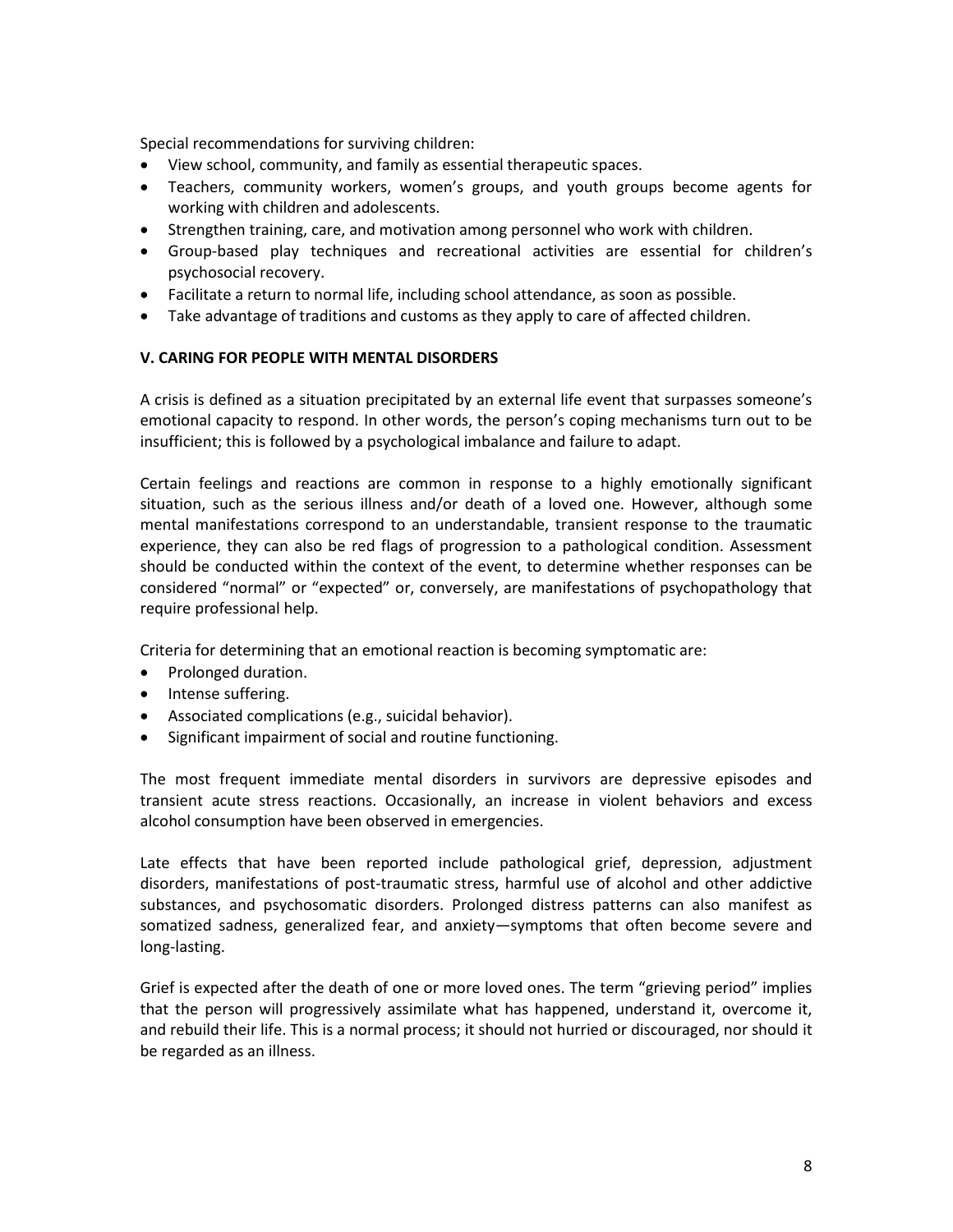All societies have their own rites, standards, and forms of expressing grief. Performing the rituals of one's culture and community is an integral part of the recovery process for survivors.

Complicated grief is defined as a grieving or bereavement process that does not progress "naturally", and instead becomes pathological, usually leading to depressive disorder. Confronting loss and processing grief adequately are related to the following factors:

- The personality of the survivor and the strength of their coping mechanisms.
- The relationship with the deceased.
- The circumstances in which the event occurred.
- The social support network (family, friends, and community).
- In major epidemics, it is common for survivors to have to cope with many losses simultaneously, and grief and mourning take on a broader, community-based sense.

Survivors' experiences, fears, and feelings in epidemics and other mass fatality situations have been described as follows<sup>2</sup>:

- Grief and distress because of the loss of family members and friends which, sometimes, coincide with material losses. There are also more subtle and sometimes intangible losses, such as loss of faith in God.
- Practical fears: having to assume new roles that are imposed after the disappearance of a family member (for example, the widowed wife who becomes the head of the household, or the widowed father who must take charge of the children).
- Recurrent fears that something can occur again or that death will befall other members of the family or community.
- Personal fear of dying.
- Feelings of solitude and abandonment: it is common for survivors to feel that family members and friends have abandoned them at a difficult time.
- Fear of forgetting or being forgotten.
- Anger toward the deceased, which is taken out on family members or close friends.
- Guilt: Some measure of guilt for someone's death; sometimes, what takes place after the death of a loved one increases this guilt.

The criteria for referral to a specialist (psychologist or psychiatrist) are limited and specific:

- Persistent or aggravated symptoms that have not been relieved using initial measures.
- Major difficulties in family, work, or social life.
- Risk of complications, especially suicide.
- Coexistent problems such as alcoholism or other addictions.

 $\overline{\phantom{a}}$ 

 Major depression, psychosis, and post-traumatic stress disorder, which are serious psychiatric conditions that require specialized care.

Medicines should be used only when strictly necessary and prescribed by a physician. Indiscriminate and prolonged use of psychoactive drugs should be avoided; in particular, benzodiazepines have major side effects and create dependency.

<sup>&</sup>lt;sup>2</sup> PAHO/WHO. Management of Dead Bodies in Disaster Situations. PAHO/WHO: Washington (DC); 2002.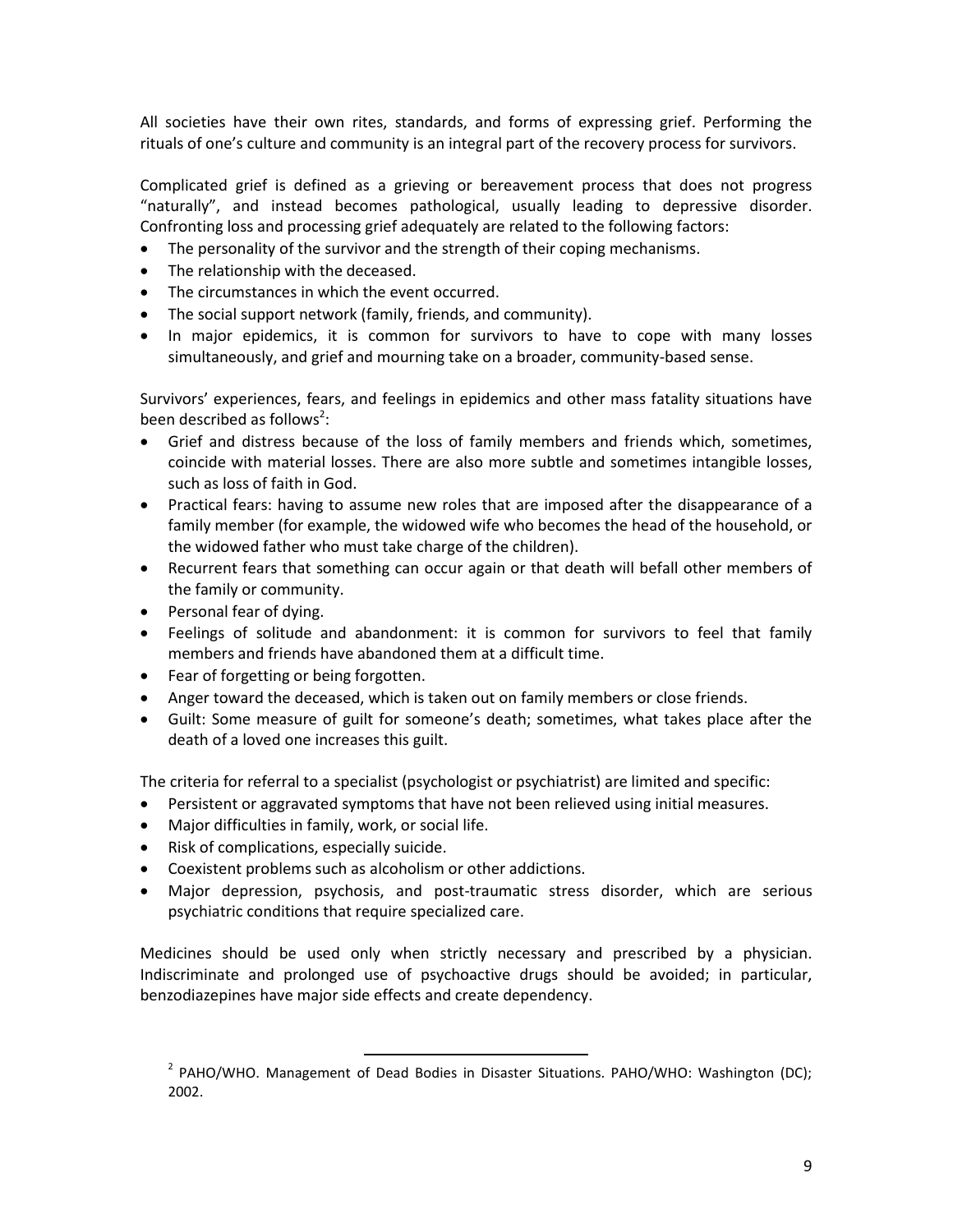The vast majority of cases can and should be treated on an ambulatory basis, in the family and community context. Hospitalization is usually not necessary. Everyday life is the critical space in which psychosocial recovery occurs after a major traumatic event.

### **mhGAP Humanitarian Intervention Guide (mhGAP-HIG): Clinical Management of Mental, Neurological, and Substance Use Conditions in Humanitarian Emergencies**

People who have been affected by emergencies can experience a substantial and diverse range of mental, neurological, and substance use problems.

The mhGAP-HIG contains first-line management recommendations for MNS conditions for nonspecialist healthcare providers in humanitarian emergencies, where access to specialists and treatment options is limited. It is a simple, practical tool that aims to support general health facilities in areas affected by humanitarian emergencies in assessing and managing conditions including acute stress, pain, depression, post-traumatic stress disorder, psychosis, epilepsy, intellectual impairment, hazardous substance use, and risk of suicide.

This tool is adapted from WHO's mhGAP Intervention Guide, a widely used, evidence-based manual for the management of mental, neurological, and substance use conditions in nonspecialized health settings.

Source: *mhGAP Humanitarian Intervention Guide (mhGAP-HIG). Clinical Management of Mental, Neurological and Substance Use Conditions in Humanitarian Emergencies* (WHO/UNHCR, 2015).

#### Organization of services

The organization of mental health services should be adapted to the needs of an outbreak situation. At the primary level, PHC teams should have sufficient basic training in mental health to allow them to provide emotional support; provisions should also be made for psychosocial support and counseling services, as well as outpatient mental health clinics to support PHC.

At the secondary level, it is important to provide crisis intervention units at selected locations (such as emergency rooms and morgues) and mental health services in general hospitals with a large number of hospitalized patients.

#### **VI. MANAGEMENT OF DEAD BODIES**

The presence of a great number of corpses after a catastrophe or epidemic creates fear in the population due to inaccurate information about the danger the bodies of the dead represent. There is also tension and a widespread feeling of grief; the reigning chaos and emotional climate can lead to difficult-to-control behaviors.

The belief that corpses are dangerous and should be burned or buried rapidly is a myth. It is essential that reliable information be disseminated on the real hazards that dead bodies (of those who died as a consequence of the epidemic) pose to the health of survivors.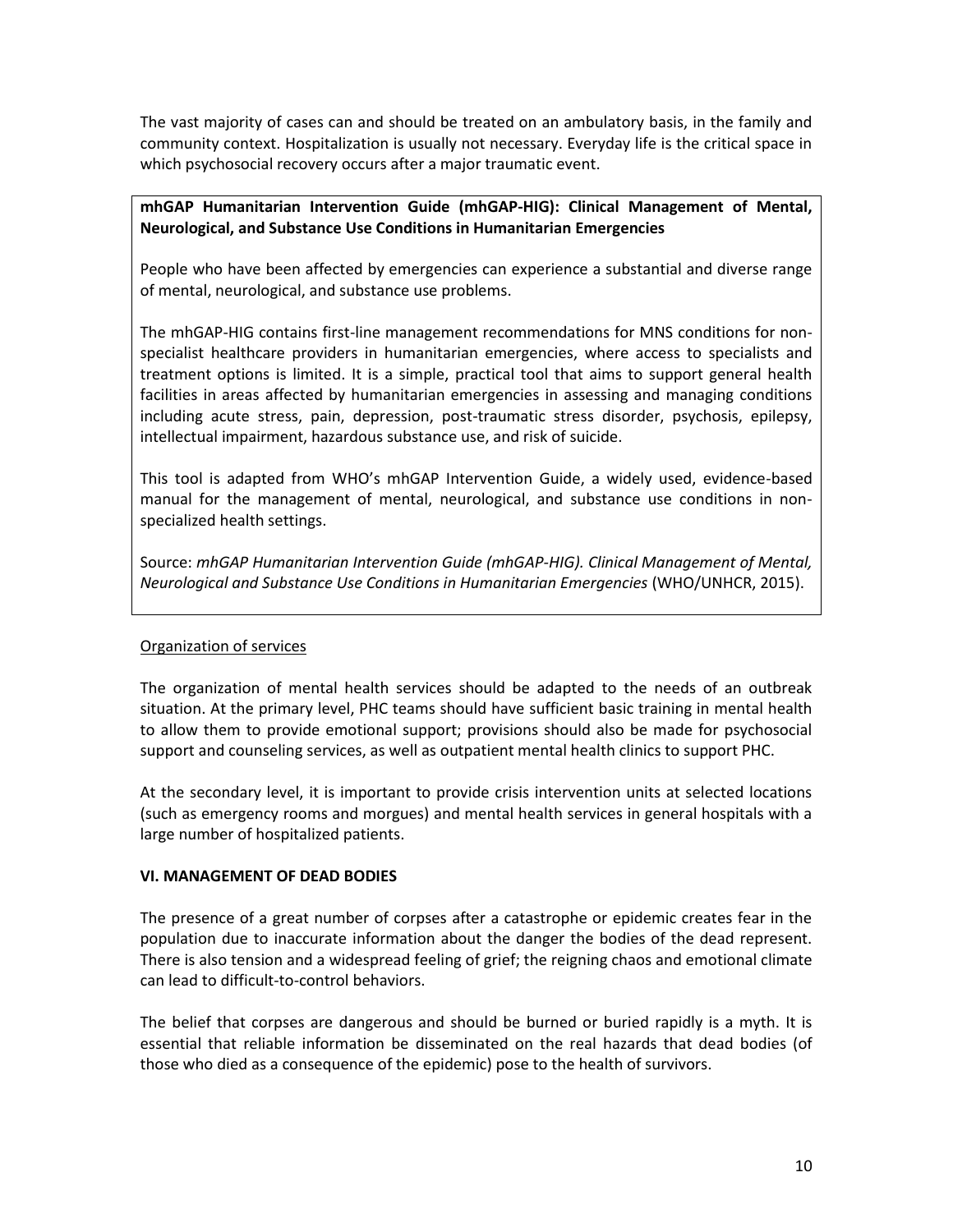Regardless of the power of the authorities in charge of managing the emergency and of epidemiological reasons that may hasten the disposition of human remains, any measures adopted should respect and consider the customs of the population, avoiding situations such as burial in mass graves or cremation, which are usually forbidden by law and a violation of fundamental human rights.

The management and disposition of dead bodies has serious psychological implications for families and survivors, in addition to other sociocultural and health considerations.

Notification of death can take place in the home, in a health center, in a morgue, or in another setting. It is a critical moment and is difficult to handle since it can result in strong reactions. Following are some useful recommendations:

- Compile as much information as possible about the deceased and the event (progression of the illness, complications, etc.) before making the notification.
- Obtain information about the people who are going to be notified.
- Make sure that the most appropriate adult family member is the first to receive the news.
- Make the notification in a direct and personal manner.
- Where possible, two people should make the notification.
- Observe common rules of courtesy and respect.
- Do not take personal objects of the deceased to the interview.
- Invite family members to be seated. The people making the notification should do the same.
- Observe the surroundings carefully in order to prevent any hazards, and be prepared to attend to children or others.
- The message should be direct and simple. Most people will realize from the setting that something terrible has happened, and their agony or anxiety should not be prolonged.
- Be prepared to answer questions.
- Help the family members to notify others, if the family so requests.
- Listen and serve the immediate needs of the family members, as well as reminding them of their rights.

Notification of death should always be done individually (case by case). Giving information of this nature to a group should be avoided. Where necessary, several teams or pairs should divide up the work.

The people (at times, adolescents) who are forced to face the difficult task of receiving the notification of death and identifying a family member or loved one are exposed to a traumatic situation. Family members who are going to identify the remains of their loved ones can manifest this trauma through expressions of despair, frustration, and, occasionally, protest or disagreement with the way the deceased has been treated or the procedures being used, etc.

Medical care and psychosocial support services should be as close as possible to the morgue to provide physical and emotional assistance to family members.

Usually the family members demand to see the corpse as soon as possible. The following is recommended:

The relatives should decide among themselves who will see the corpse.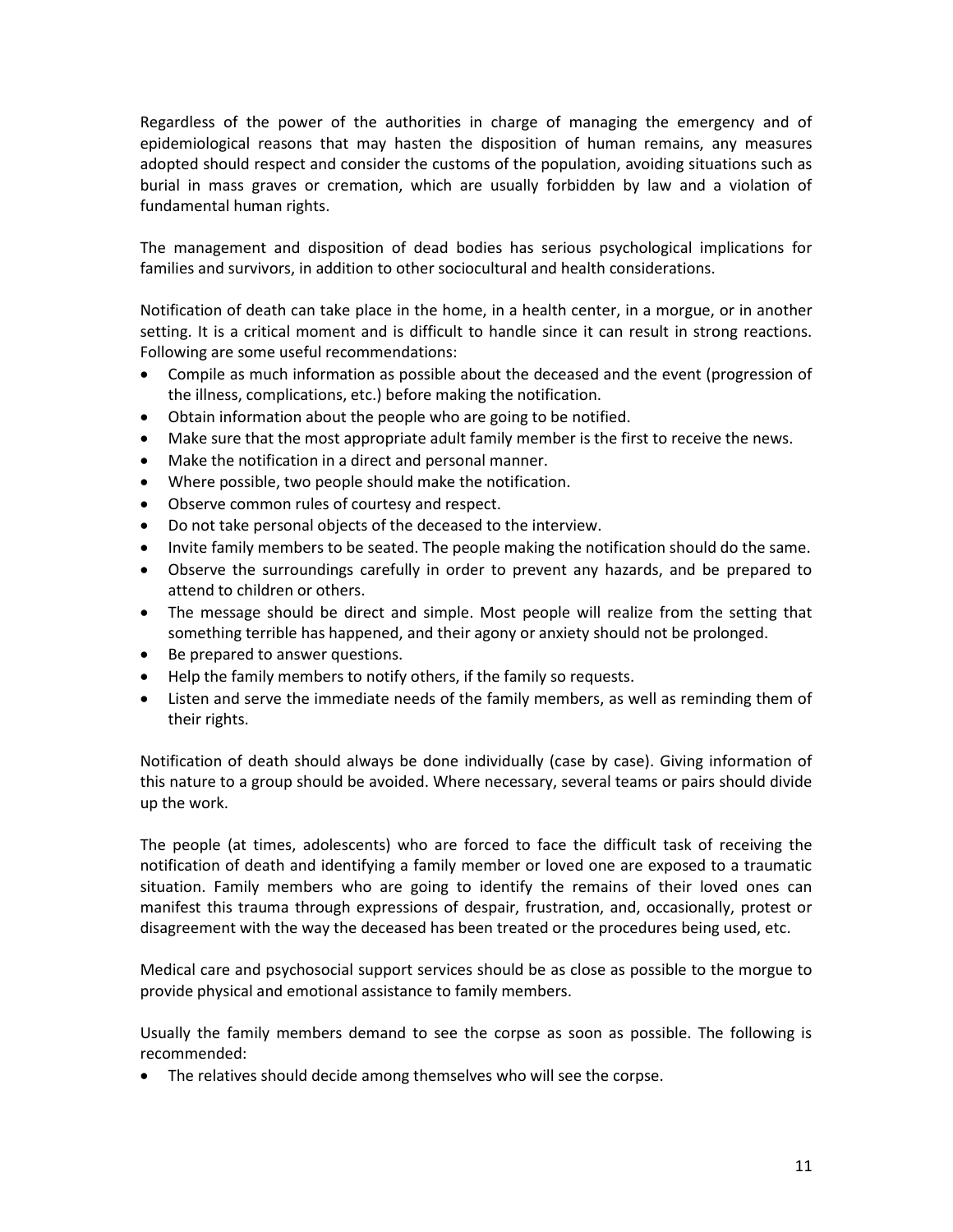- Do not allow family members to enter the viewing area unaccompanied. It is preferable for skilled personnel to escort them and provide some emotional support.
- Offer privacy and respect so that the family can say goodbye.
- Respect any type of reaction that the family members might have at that moment.
- It is almost always necessary to transport family members to the location of the corpse, and to ensure their return after viewing the body.
- Provide comfortable conditions and guarantee compassionate treatment at the site where the bodies are viewed.

An important element in handling grief is to expedite mortuary transactions and to obtain free or affordable funerals for low-income people. The delay in delivery of the corpses and uncertainty about how payment can be made for funeral services increases anguish and suffering for the families of victims.

#### **VII. PSYCHOSOCIAL SUPPORT FOR RESPONDERS**

Members of the first response teams who worked in the epidemic and those responsible for handling corpses are an especially vulnerable group. Also vulnerable are those responsible for conducting autopsies; they feel overwhelmed and overextended with the work load when mass fatality situations occur.

Not all professionals and volunteers are suitable for these tasks; their suitability depends on a variety of factors such as age, personality, previous experience, beliefs about death, etc. They should be well informed about the tasks they will be asked to do. Persons under the age of 21 should avoid participating in or carrying out emotionally taxing activities.

Certain factors increase the probability that a responder will suffer psychological disorders:

- Prolonged exposure to very traumatic experiences.
- Ethical conflicts.
- Simultaneous exposure to other traumas or recent stressful situations.
- History of physical or psychological disorders.
- Unfavorable living conditions.
- A lenient selection process for professional staff.

Members of response teams are likely to experience some difficulties when returning to their daily lives after the emergency tasks are completed. These should not necessarily be regarded as symptomatic of illness, and require, above all, family and social companionship and support.

There is no type of training or prior preparation that can completely eliminate the possibility that a person working with seriously ill victims and the dead in epidemic situations will be affected by post-traumatic stress or other psychological disorders. If major symptoms of psychopathology do appear, these cases should be referred for specialized treatment.

Some general recommendations for the care of members of response teams are:

- Consider the characteristics and the specific behavior patterns of the team. Generally, they feel satisfied about what they have accomplished and develop an altruistic spirit.
- Keeping the team active is positive: it relieves stress and strengthens self-esteem.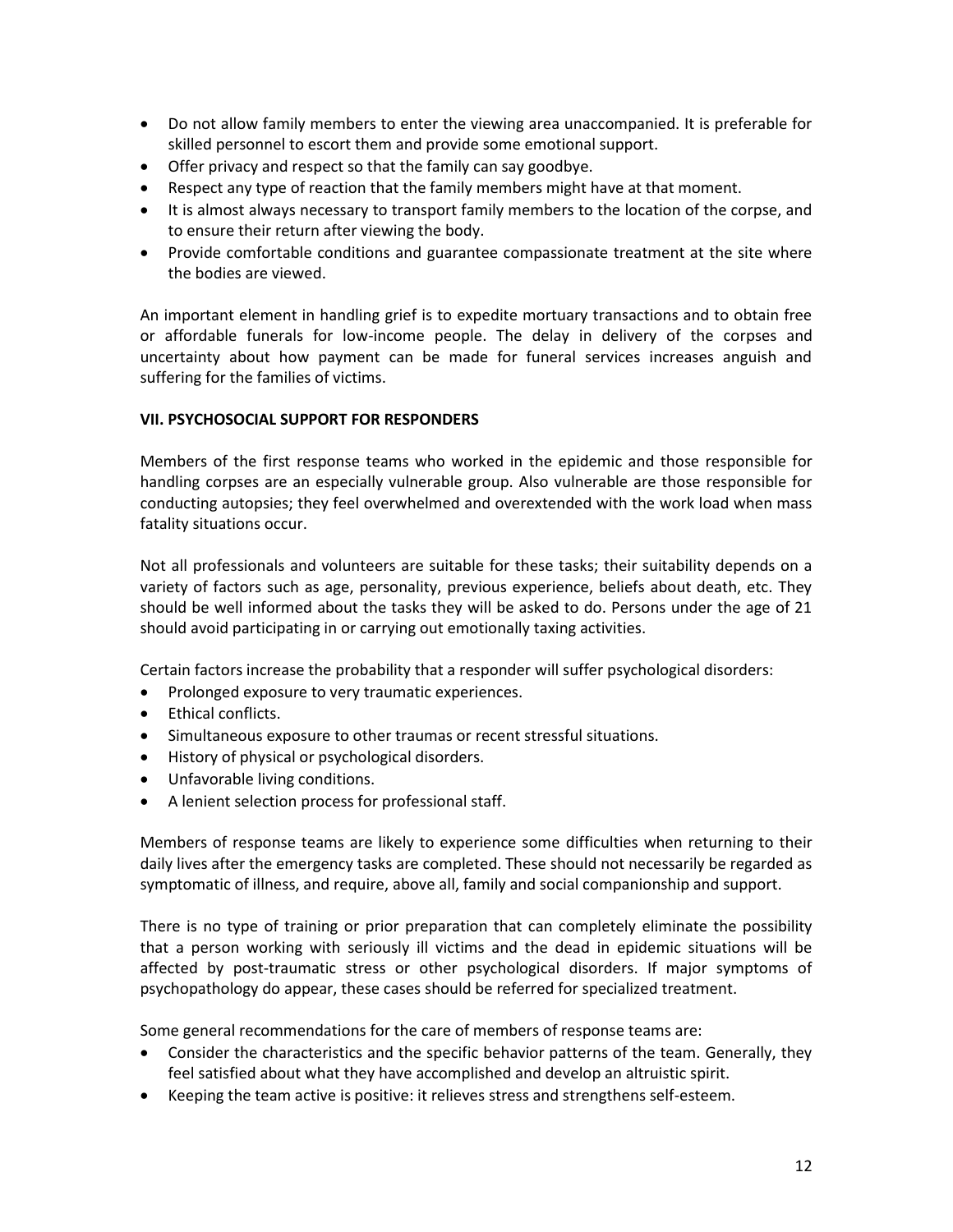- Promote work rotation and organize working hours appropriately.
- Encourage self-care and periodic rest.
- Personnel who offer emotional support should listen conscientiously, as well as guarantee the confidentiality and ethical handling of personal situations and those of the organization.
- Enlist the family's help in care processes.
- Assess underlying emotional conditions and stress-causing factors before, during, and after the emergency.
- Encourage response team members to express mutual support, solidarity, recognition, and esteem.
- Psychosocial support should be available to all personnel involved in the response to the epidemic, during and after the emergency.

When reintegrating into everyday life, personnel who worked in the emergency should:

- Return to their routine as soon as possible.
- Do physical exercises and relaxation exercises.
- Seek contact with nature.
- Get enough rest and sleep.
- Eat balanced and regular meals.
- Not try to lessen the suffering by using alcohol or drugs.
- Seek company and speak with other people.
- Participate in family and social activities.
- Observe and analyze their own feelings and thinking. Reflect on what they have experienced and its meaning in life.

#### **VIII. MASS COMMUNICATION STRATEGIES: RISK COMMUNICATION**

The availability of truthful, transparent, appropriate, and timely information is vital for the emotional restraint of family members and for keeping the general population calm. Authorities and community leaders should be prepared to provide information directly either to individual or groups, as well as to respond to questions and be ready to find answers to these questions.

The communications media have a dual nature: on one hand they are profit-driven enterprises, and on the other, they have an enormous social responsibility for the public service they provide. Information on disasters such as epidemics can be exploited to emphasize and even manipulate certain morbid interests of the public. However, it is necessary to insist that the media contribute responsibly to keeping the population calm by providing truthful and balanced news that guides people in the right direction.

A frequent problem is the number of people who go to morgues, hospitals, health centers, or other places in search of relatives (alive or dead). This creates problems of congestion and disorganization. Solutions should be found that are adequate, humane, and respectful to these people.

The health sector should coordinate with law enforcement and humanitarian aid workers for crowd control. In the majority of the cases, the public is not aggressive, but because of their sheer numbers, it is essential to organize it to ensure that adequate information is provided. Entry to health care facilities should also be controlled.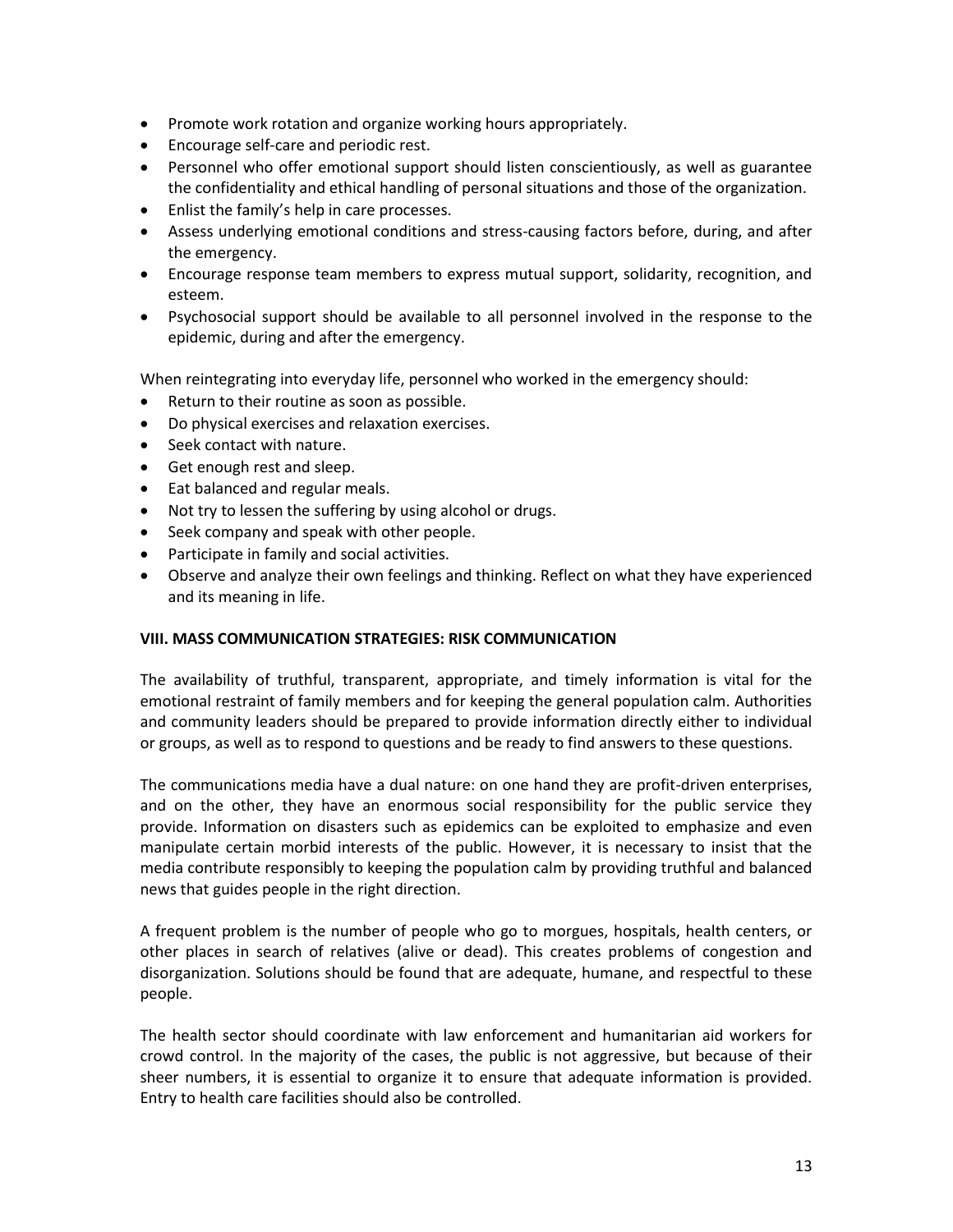For communication tasks, it is important to seek the timely support of neighbors and community organizations that have, in addition to human talent, extensive knowledge about the population and its customs.

It is advisable for authorities and public institutions to have spokespersons who are specifically responsible for managing information, and who can support the emotional restraint of the population. It is advisable to have regularly scheduled briefings and to make use of official bulletins, avoiding any ambiguity.

#### **Risk communication**

Risk communication is essential for protecting the mental health of people and creating a climate of mutual trust among the community, authorities, and communicators. Informing the public of the possibility of facing an epidemic is not an option, but it is a measure that should always be adopted, especially when there is a real threat. The reasons are clear: a) the community can cooperate with official efforts by the government and other institutions; and b) once the epidemic begins, well-informed people can act more appropriately and better protect themselves and their families.

The objective of communication before an epidemic is to achieve a balance in which it is possible to report correctly on existing dangers and hazards, creating an appropriate level of fear and awareness, while offering assistance in facing problems. The purpose must be to stay away from extremes—neither reporting that fails to make the population overcome its apathy, nor alarmist fearmongering that can cause panic.

Recommendations for risk communication:<sup>3</sup>

- 1. Start where the audience starts. You can't simply tell people they're wrong. You must start where they are and find a logical explanation they can understand.
- 2. Don't be afraid to frighten people, within reason. Over-reassurance is a terrible strategy for risk communication. Evidence has shown the effectiveness of imparting a logical amount of fear, which motivates precautionary thinking and action, although people don't stay frightened for long. There is one exception to this rule, which is when people are already terrified or panicking. But if the alternative is considered, which is worse: being accused of unduly frightening people or of failing to warn them?
- 3. Acknowledge uncertainty. During epidemics, there are doubts and uncertainties that even experts cannot completely clarify; problems concerning prognosis of the situation can and should be recognized and shared with the population.
- 4. Share dilemmas. Governments face many dilemmas before and after an outbreak. Effective risk communication needs to share these dilemmas and let the public help make decisions.
- 5. Give people things to do. Representatives of communities and organized groups should be part of the decision-making process. Messages should include clear information on what the public can do to protect itself.
- 6. Speculate responsibly. Propose different scenarios and recognize mistakes.

l

 $^3$  Sandman, P.M., Lanard, J. Bird Flu: Communicating the Risk. Perspectives in Health, the Magazine of the Pan American Health Organization. Volume 10, Number 2, 2005.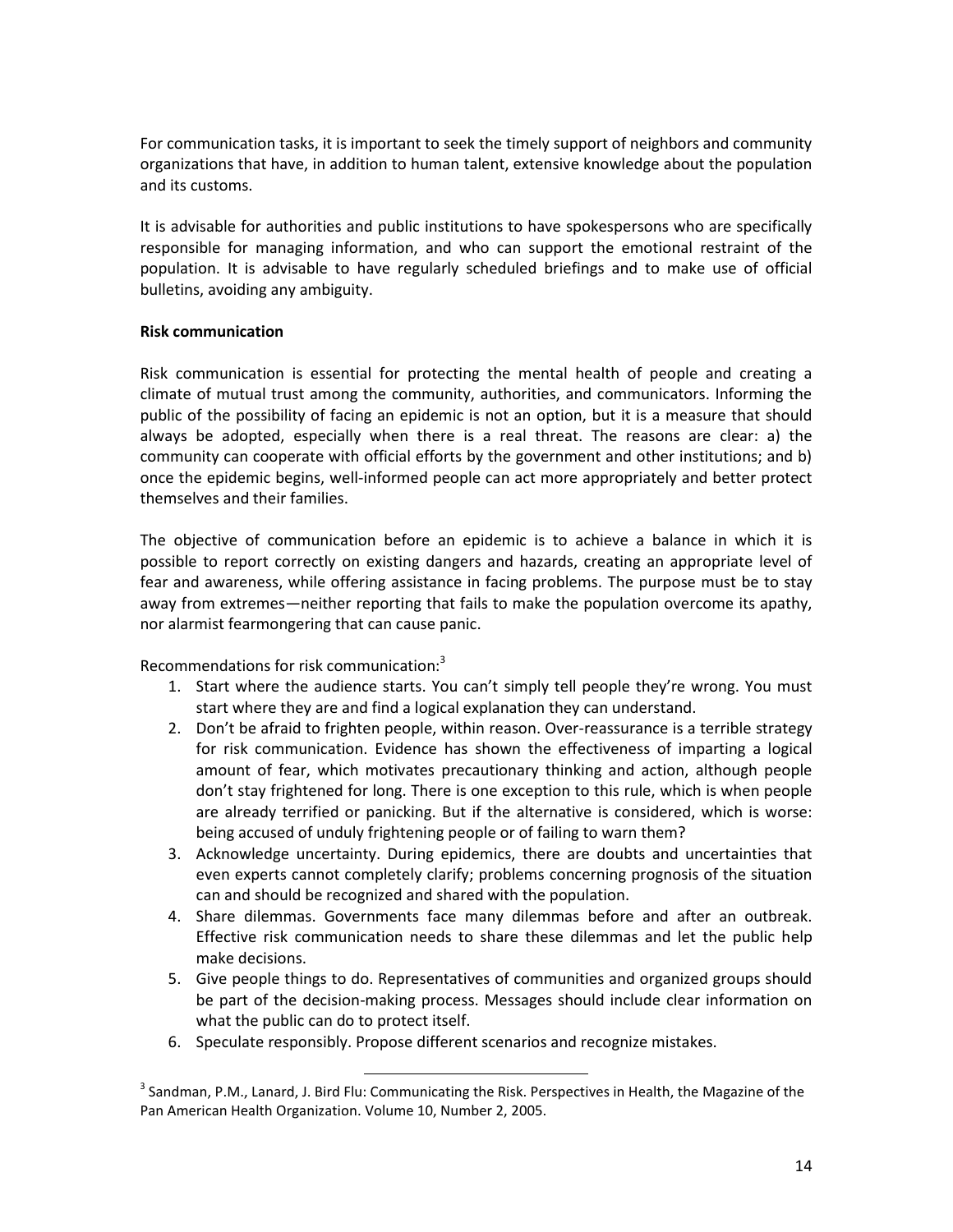- 7. Don't get caught in the numbers game. Battles over statistics are useless: what matters is recognizing the problem and its severity.
- 8. Stress magnitude, not probability. Following from the previous recommendation, what matters is calling attention to the magnitude of the situation.
- 9. Guide the adjustment reaction. Once people overcome their apathy and start taking risk seriously, their normal response is fear; this is called the adjustment reaction. This is the best time to guide, educate, and inform the population.
- 10. Inform the public early and aim for total candor and transparency. Although this seems clear and simple, it is sometimes one of the hardest recommendations for governments to adopt, as they are often led by political considerations.

#### **IX. FINAL CONSIDERATIONS**

Coping with an epidemic emergency, which causes a great number of casualties and fatalities, is not the health sector's problem alone; other government actors, nongovernment stakeholders, local authorities, and the community itself must be involved.

A public health approach is needed to address the psychosocial and mental health consequences of an epidemic or outbreak. Most problems seen in these settings are similar to those seen in other emergencies; however, fear and social stigma are particularly likely in epidemic emergencies. The response often disrupts local standards, customs, and social support systems by creating physical distance among people.

In summary, the following 10 considerations are important:

- 1. Ensure a coordinated, orderly response by the government and by other stakeholders, with emphasis on interinstitutional cooperation and community involvement.
- 2. Ensure that psychosocial support and mental health services are integrated into the general health services that provide care to the population.
- 3. Identify groups at high psychosocial risk in the context of the epidemic and intervene appropriately and with priority.
- 4. Implement psychological first aid (PFA), delivered by emergency response teams, for patients and their relatives.
- 5. Plan for an increase in the number of people with manifestations of complicated grief or mental disorders and facilitate their appropriate care.
- 6. Ensure that dead bodies are handled carefully and ethically.
- 7. Training health workers and humanitarian aid workers, as well as educating the general population, are essential lines of action.
- 8. An adequate risk communication strategy is essential to helping establish a calm, orderly climate.
- 9. Mental health plans cannot be limited to improving specialized services and increasing their accessibility; the scope of expertise must be expanded to tackle the population's whole range of psychosocial problems and needs.
- 10. The late (medium- and long-term) effects common in epidemic situations should be taken into account when designing intervention strategies. An emergency provides a good opportunity for definitive improvement of mental health services, especially at the primary care and general hospital levels.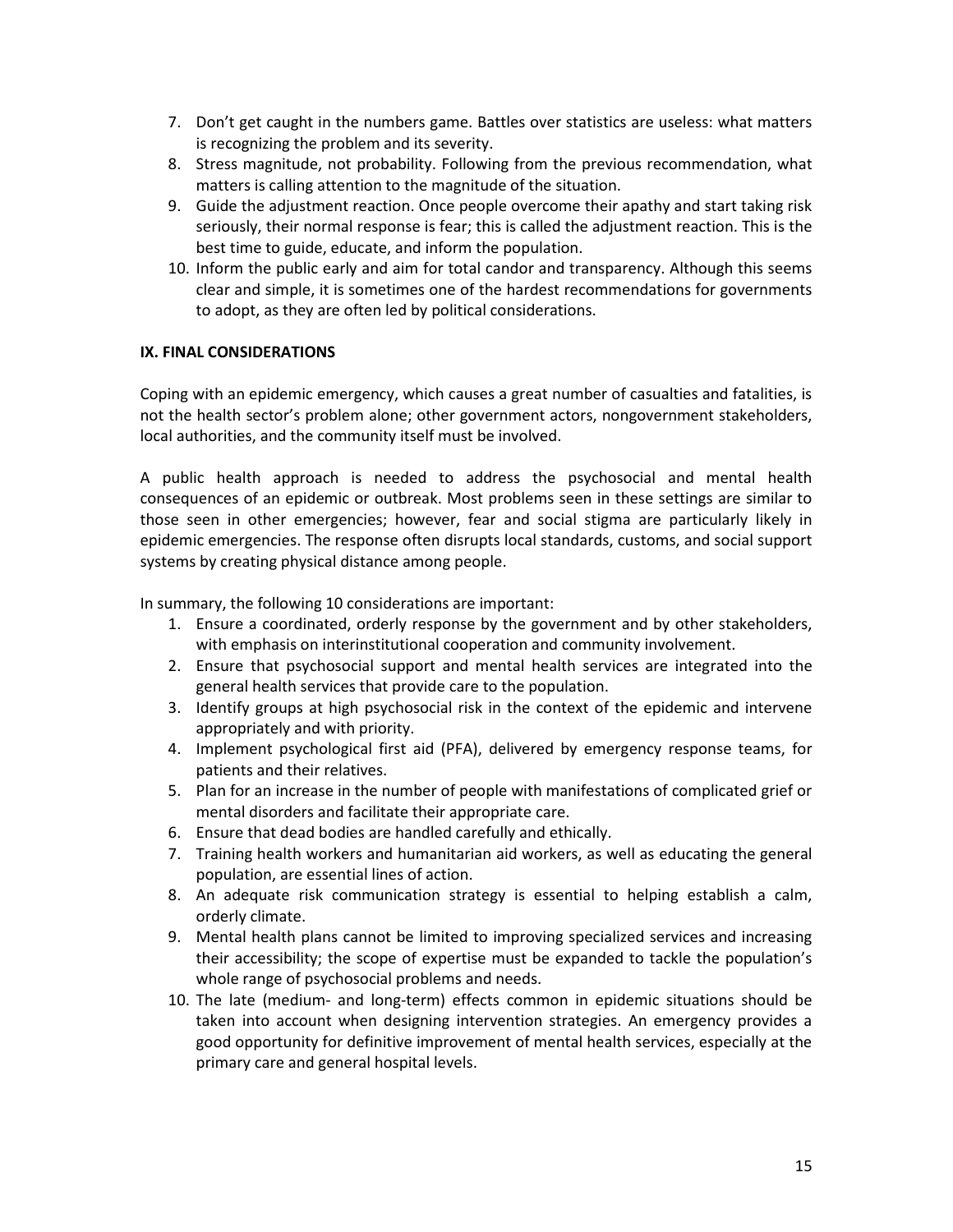### **FURTHER READING**

IASC / Reference Group for Mental Health and Psychosocial Support in Emergency Settings. Mental Health and Psychosocial Support in Humanitarian Emergencies: What Should Humanitarian Health Actors Know? Geneva, 2010.

[http://www.who.int/mental\\_health/emergencies/what\\_humanitarian\\_health\\_actors\\_should\\_k](http://www.who.int/mental_health/emergencies/what_humanitarian_health_actors_should_know.pdf) [now.pdf](http://www.who.int/mental_health/emergencies/what_humanitarian_health_actors_should_know.pdf)

IASC. Mental health and psychosocial support in Ebola virus disease outbreaks. A guide for public health programme planners. Geneva, 2015.

[http:/www.who.int/mental\\_health/emergencies/ebola\\_programme\\_planners/en/](http://www.who.int/mental_health/emergencies/ebola_programme_planners/en/)

WHO. WHO global influenza preparedness plan. WHO: Geneva; 2005. [http://www.who.int/csr/resources/publications/influenza/WHO\\_CDS\\_CSR\\_GIP\\_2005\\_5.pdf](http://www.who.int/csr/resources/publications/influenza/WHO_CDS_CSR_GIP_2005_5.pdf)

WHO. Building back better: Sustainable mental health care after emergencies. WHO: Geneva; 2013[. http://www.who.int/iris/bitstream/10665/85377/1/9789241564571\\_eng.pdf?ua=1](http://www.who.int/iris/bitstream/10665/85377/1/9789241564571_eng.pdf?ua=1)

WHO. Psychological first aid: Guide for Field Workers. WHO/War Trauma Foundation/Vision Global Internacional: Geneva; 2012. [http://apps.who.int/iris/bitstream/10665/44615/1/9789241548205\\_eng.pdf](http://apps.who.int/iris/bitstream/10665/44615/1/9789241548205_eng.pdf)

PAHO[. Mental Health and Psychosocial Support in Disaster Situations in the Caribbean.](http://www.paho.org/disasters/index.php?option=com_content&view=article&id=1647%3Amental-health-and-psychosocial-support-in-disaster-situations-in-the-caribbean&catid=895%3Abooks&Itemid=924&lang=en) PAHO: Washington (DC); 2012.

[http://www.paho.org/disasters/index.php?option=com\\_content&view=article&id=1649:mental](http://www.paho.org/disasters/index.php?option=com_content&view=article&id=1649:mental-health-and-psychosocial-support-in-disaster-situations-in-the-caribbean&Itemid=807&lang=en) [-health-and-psychosocial-support-in-disaster-situations-in-the-caribbean&Itemid=807&lang=en](http://www.paho.org/disasters/index.php?option=com_content&view=article&id=1649:mental-health-and-psychosocial-support-in-disaster-situations-in-the-caribbean&Itemid=807&lang=en)

PAHO. Management of Dead Bodies in Disaster Situations. PAHO: Washington (DC); 2002. [http://www.who.int/hac/techguidance/management\\_of\\_dead\\_bodies.pdf](http://www.who.int/hac/techguidance/management_of_dead_bodies.pdf)

PAHO/WHO. Press Release / News and Public Information. Lee Jong-wook (WHO). "Influenza Pandemic a Brewing Storm, WHO Director-General Says". Washington (DC): 27 September 2005.

PAHO. Strategic and Operacional Plan for Responding to Pandemic Influenza. Draft. 2 September 2005.

Peters, C.J. Hurrying Toward Disaster? Perspectives in Health Magazine: the Magazine of the Pan American Health Organization. Special Centennial Edition. Volume 7, Number 2. Washington (DC): 2002.

Rodriguez J et al. (eds.). Guía práctica de salud mental en situaciones de desastres (Serie Manuales y Guías sobre Desastres). PAHO: Washington (DC); 2006. [http://www.who.int/mental\\_health/paho\\_guia\\_practicade\\_salud\\_mental.pdf](http://www.who.int/mental_health/paho_guia_practicade_salud_mental.pdf)

The Sphere Project. Humanitarian Charter and Minimum Standards in Humanitarian Response; third edition, UK, 2011[. http://www.ifrc.org/PageFiles/95530/The-Sphere-Project-Handbook-](http://www.ifrc.org/PageFiles/95530/The-Sphere-Project-Handbook-20111.pdf)[20111.pdf](http://www.ifrc.org/PageFiles/95530/The-Sphere-Project-Handbook-20111.pdf)